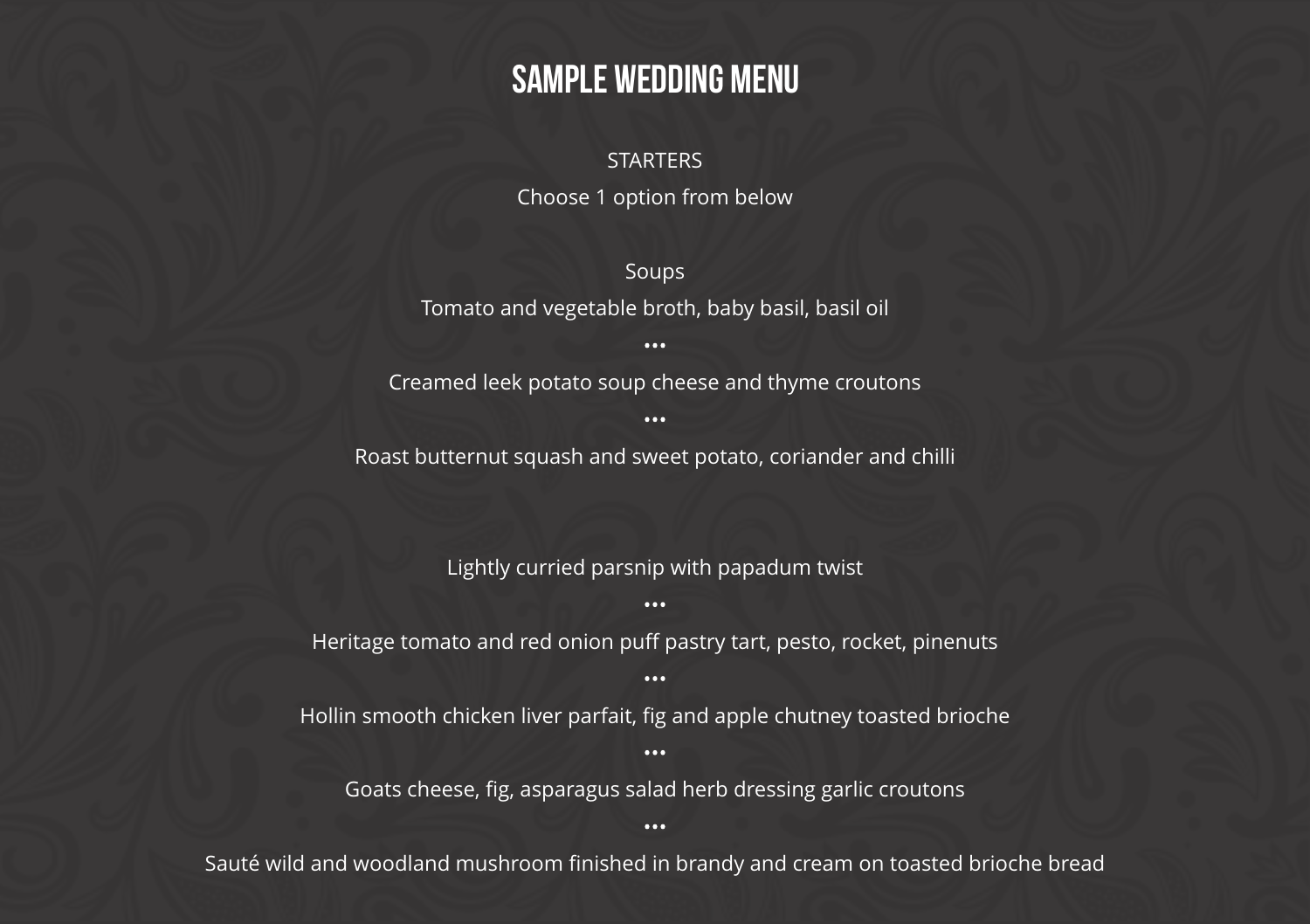## Sample Wedding Menu

MAIN COURSE Choose 1 option from below

Meat Dishes

Roast loin of Cheshire pork, apple and King Edward parmentier sage and chablis cream ••• Slow cooked belly of pork celeriac remoulade spiced sweet potato mash roast apple cider jus ••• Chicken breast forestiere with fondant potato, green beans wrapped in smoked bacon ••• Sauté of chicken roast potato and smoked bacon terrine, baby vegetables and chicken jus ••• Six hour braised feather blade of English beef truffle mash potato, bourguignon garnish and a mini Yorkshire pudding ••• Roast rump of lamb, rosemary and garlic crushed new potato, chantenay carrots, redcurrant and port reduction

Fish Dishes Smoked haddock and spinach fish cake served with soft poached egg and grain mustard sauce ••• Roast Scottish salmon fillet, classic puttanesca with marinated anchovies, saffron potato and gremolata dressing ••• Pan fried stone bass with sauté new potato, roast red pepper, zucchini and rocket tian finished with a classic salsa verde

> Vegetarian Dishes Wild mushroom smoked paprika stroganoff finished with roast beets and crème fraiche ••• Roast aubergine stuffed with a tomato provencal finished with rocket and aged balsamic ••• Roast pepper, tomato, red onion and goats cheese tart finished with rocket and truffle oil